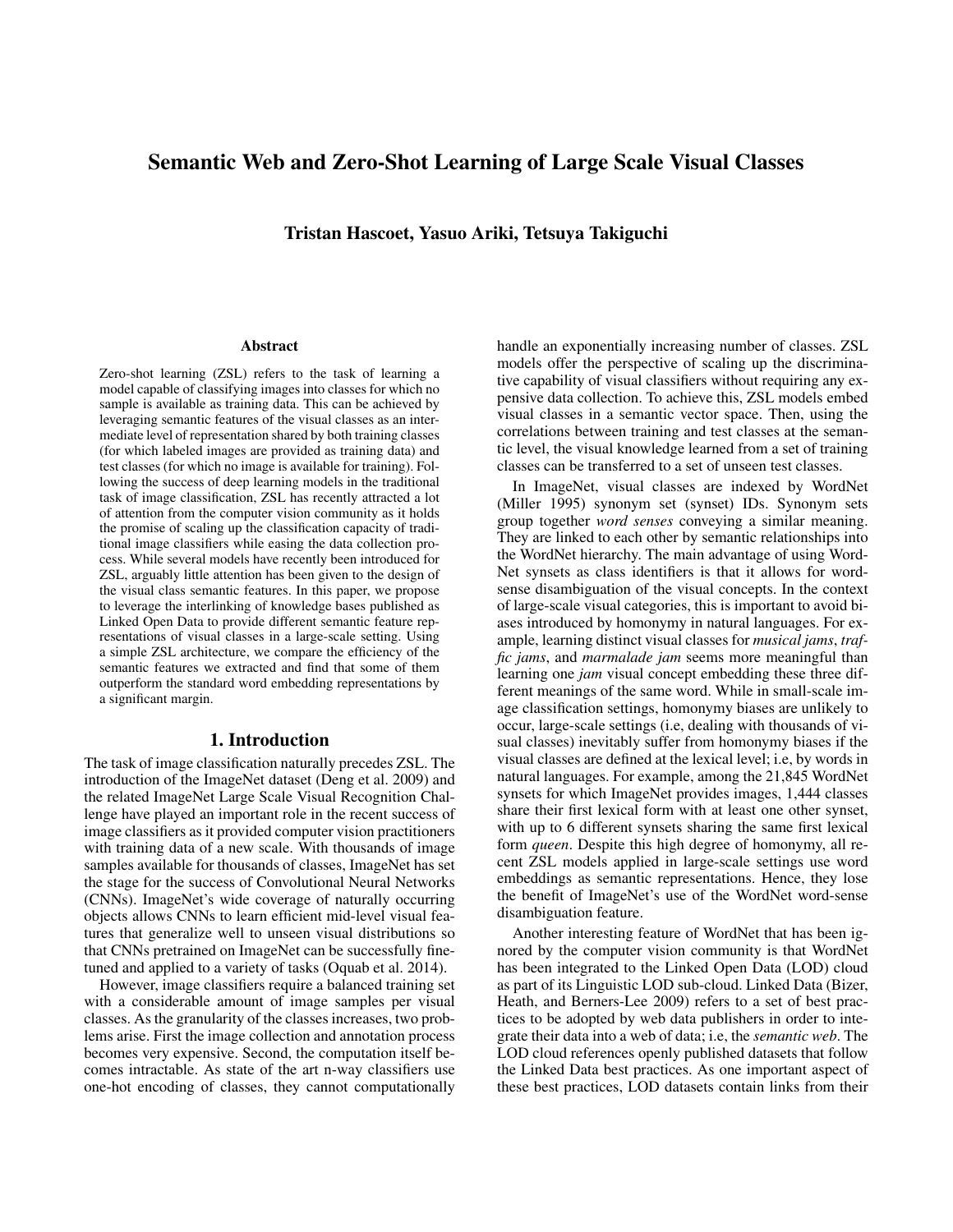resources to the resources of other LOD datasets.

In this paper, we propose to use the interlinking of WordNet to other knowledge bases integrated to the LOD cloud, namely the semantic network Babelnet (Navigli and Ponzetto 2012) and the knowledge graph DBPedia (Auer et al. 2007). We extract semantic feature representations of ImageNet visual classes from these two knowledge bases. In addition, we investigate two other semantic modalities. The first one is provided by (Iacobacci, Pilehvar, and Navigli 2015). It uses the neural word embedding model word2vec (Mikolov et al. 2013) trained on a word-sense disambiguated corpus of Wikipedia. The second modality uses topic-modeling techniques to extract semantic features from the full text of Wikipedia articles. Using LOD interlinkings, we are able to map WordNet synsets to Wikipedia articles in a fully automated process.

The main contributions of this paper are as follow:

- We show how LOD can be used to automate the generation of visual class semantic features. We extract rich semantic features, either directly from knowledge bases of the LOD cloud, or by using LOD knowledge bases in combination with text data from Wikipedia articles.
- We run a set of experiments to compare the efficiency of these semantic features in the context of large-scale ZSL, and find that they generally outperform the traditionally used word embeddings by a large margin.

The rest of this paper is organized as follows: We first present related work on ZSL in section 2. In section 3, we detail the automatic semantic feature extraction process, and we further present the extracted semantic features. In section 4, we present the ZSL model we used for our experiments and in Section 5 we describe our experiment settings and results. Section 6 concludes with comments on our present results and introduces future research.

#### 2 Related Work

### 2.1 ZSL Models

Most early works on Zero-shot learning used humanannotated visual attributes as semantic descriptions of visual classes. In their pioneer work on attribute learning, (Lampert, Nickisch, and Harmeling 2009) proposed two frameworks for ZSL: Direct Attribute Prediction (DAP) models first map visual inputs to the attribute space, then classify among unseen test classes based on the attribute prediction scores and the attribute signature of the test classes. Indirect Attribute Prediction (IAP) first learns a n-way classifier on the training classes. The classification score of training classes is used to predict the attribute scores, then classification among unseen test classes is similarly performed based on the attribute prediction scores. (Frome et al. 2013) first explored the use of word embeddings for zero-shot learning in a large-scale image classification setting. A few works ((Norouzi et al. 2013),(Zhang, Xiang, and Gong 2016) and others) followed their setting and improved on their results. Interestingly (Norouzi et al. 2013) can be seen as a simple case of IAP whereas (Frome et al. 2013) implements a DAP model.

(Shigeto et al. 2015) identified the hubness problem as a main drawback to regression-based zero-shot classification. They advocate projecting semantic features into the visual feature space for nearest-neighbor search rather than conducting nearest neighbor search in the semantic space. Recently, transductive zero-shot learning (Fu et al. 2014) has been introduced. In a transductive setting, test images are made available during training as unlabeled data so that the global distribution of the test samples can be leveraged to alleviate some limitations of inductive ZSL models s.a. the hubness problem in (Dinu, Lazaridou, and Baroni 2014). In this paper however, we focus on the more general case of ZSL in an inductive setting. We found (Socher et al. 2013) give an instructive early overview of related fields and (Zhang, Xiang, and Gong 2016) provide a more complete and complementary review of recent works.

#### 2.2 Semantic Data for ZSL

While the majority of works on ZSL use word embeddings as semantic features in large-scale settings and visual attributes in small-scale settings, some works have explored the use of different semantic features. In the early work of (Larochelle, Erhan, and Bengio 2008), the authors applied ZSL (which they refer to as zero-data learning) to perform license plate digit recognition. They trained a predictive model on decimal numbers, and used pictograms of both digits and Roman characters to transfer the visual knowledge and classify the Roman characters on the license plates. This contrasts with the rest of the literature we review as their semantic representations are simple image-like representations whereas both attribute-based and word embeddings are based on high level concepts formulated in natural language.

In (Rohrbach et al. 2010), the authors used different linguistic resources to derive semantic similarity scores between classes, between classes and attributes, and to automatically mine attribute-classes correspondence. Similar to our work, they automate the acquisition of semantic data from knowledge bases, but they focus on deriving semantic similarity scores and part attributes while we extract more elaborate semantic features. (Mensink, Gavves, and Snoek 2014) used visual classes co-occurrence statistics to perform ZSL. Given a training set of multi-labeled images and similarity scores between known and unknown labels, they use the co-occurrence distribution of known labels to predict the occurrence of unknown labels in test images. Although a multi-labeled image setting differs from our image classification setting in which both training and test images are given unique identifiers, their work represents an interesting line of research complementary to ours. (Mukherjee and Hospedales 2016) questioned the limits of using a single data point (word embedding vectors) as semantic representations of visual classes because this setting does not allow the representation of the intra-class variance of semantic concepts. They used Gaussian distributions to model both semantic and visual feature distributions of the visual classes.

As semantic representations drawn from different distributions are often complementary, combining them can improve recognition performance. (Akata et al. 2015) successfully used a combination of word embeddings, visual at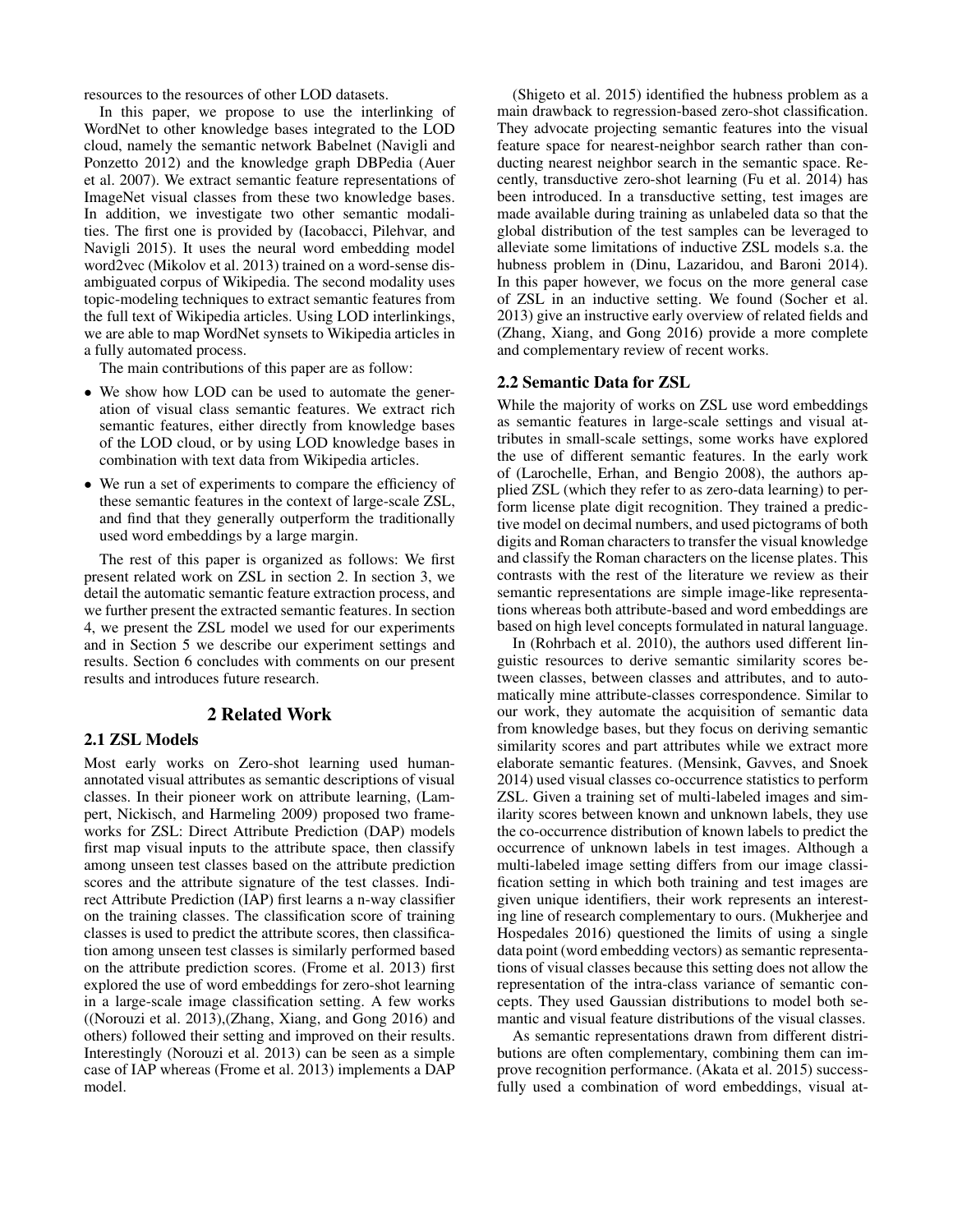tributes, hierarchical structure and Wikipedia article text as semantic features. In a small-scale setting, they were able to manually collect the Wikipedia articles corresponding to their visual classes. (Zhang, Xiang, and Gong 2016) combined visual attributes with sentence descriptions to substantially improve on the state of the art. The success of their model motivates our belief that rich and diverse semantic features are essential to performing ZSL recognition. This work aims to provide such semantic data.

### 3 Semantic Representations

Existing ZSL works in a large-scale setting use word embeddings as semantic representations, with the notable exception of the early work by (Rohrbach, Stark, and Schiele 2011). In this paper, we question the common practice of using lexical forms (words) to represent visual classes. Our motivation is two-folds: First, ImageNet classes are actually defined at the semantic level (as WordNet synsets), and not at the lexical level (as words). As similar words can carry very different semantic meanings (e.g, *musical/traffic/marmalade jam*), they similarly exhibit very different visual appearances when they refer to different meanings. Second, considering visual classes as semantic meanings gives us access to a wealth of knowledge resources from which we can extract rich semantic features. In this section we first present the automated process we used to match ImageNet classes to resources of various knowledge bases. We then present how we generate semantic feature vectors from these knowledge bases, and further describe the different semantic representations we used in our experiments.

#### 3.1 Linking Process

In its simplest form, the World Wide Web consists of a set of HTML documents linked together by embedding the URI of other HTML documents within their content. Hence, it is a web of documents since HTML documents are the interlinked resources. The semantic web was born from the idea of creating a web of data; i.e, linking web resources at the data level instead of the document level. Linked Data defines best practices to interlink data in a standardized way within the semantic web. WordNet synsets, Babel synsets and DB-Pedia resources are all *resources* in the context of Linked Data. To map WordNet synsets to resources of rich knowledge bases, we crawl the RDF data of the LOD cloud for equivalence links between these resources. BabelNet uses the SKOS vocabulary to provide matching links between WordNet and Babel synsets. We use these links to associate ImageNet classes to a unique Babel synset ID. BabelNet also provides similar links between Babel synsets and DBPedia resources. We use the transitive nature of these links to associate a unique DBPedia entity to ImageNet classes. The mappings between DBPedia resources and Wikipedia articles are provided by DBPedia.

It should be noted that the matching of entities across knowledge bases do not always come as one-to-one associations. In the case of one-to-several mapping, we apply very simple heuristics to reduce them to one-to-one mappings. To evaluate the accuracy of our end-to-end mappings between Wordnet synsets and Wikipedia articles, we manually

checked a set of one hundred (WordNet synset, Wikipedia page) associated pairs. Both the simple heuristics and the results of our manual evaluation are provided as supplementary material<sup>1</sup>.

Furthermore, our extraction process does not match all WordNet entities across all datasets. The main bottleneck of this mapping process is the missing links from Babel synsets to DBPedia resources. In total, we are only able to generate matches across all knowledge bases for 11.069 out of the 21.845 WordNet synsets for which ImageNet provides images. In the rest of this paper, we focus on the subset of 11.069 ImageNet classes. More statistics on the generated mappings can be found in the supplementary material<sup>1</sup>. We refer to the *i*<sup>th</sup> visual class as  $s^i$  so that  $s^i \in S$ , where S is the set of available classes, so we have  $card(S) = 11,069$ . Similarly, we refer by  $s_{kb}^i \in S_{kb}$  to the resource of the  $i^{th}$ visual class in a knowledge base kb. For example  $s_{bn}^7$  stands for the Babel synset associated to the  $7^{th}$  visual class.

### 3.2 Graph Propositionalization

In the previous section, we described how we mapped each visual class  $s^i \in S$  to resources  $s^i_{kb} \in S_{kb}$  in three knowledge bases: BabelNet, DBPedia and Wikipedia. Both DB-Pedia and BabelNet are graph structures  $G_{kb} = \{E_{kb}, V_{kb}\}\$ defined by a set of nodes  $V_{kb}$  and edges  $E_{kb}$ . So, in both cases, visual classes are mapped to a node in a graph  $s_{kb}^i$   $\in$  $S_{kb} \subset V_{kb}$ . However, ZSL models require semantic features in propositional form, i.e, vectors of numerical, nominal or binary values. The process of generating a vector representation of a graph node has been referred to as *propositionalization* (Ristoski and Paulheim 2014). Here we explore two propositionalization approaches:

First, we explore a Bag of Words approach. Let's consider a node  $v_{kb}^i \in V_{kb}$  in a knowledge graph  $G_{kb} = \{E_{kb}, V_{kb}\}.$ It is connected to  $k$  other nodes in the graph by typed-edge relationships  $v_{kb}^i \rightarrow e_{i,j} \rightarrow v_{i,j}$ , with  $(e_{i,j}, v_{i,j}) \in E_{kb} \times$  $V_{kb}$ . In this approach, we represent visual classes by the set of outgoing links  $O_{kb}(s^i_{kb}) = \{(e_{i,j}, v_{i,j})\} \subset (E_{kb} \times V_{kb})^{k_i}$ connecting them to other nodes in the knowledge graph. The vocabulary of the resulting BoW model is defined by:

$$
O_{kb} = \bigcup_{s_{kb}^i \in S_{kb}} O_{kb}(s_{kb}^i) \subset (E_{kb} \times V_{kb})^d
$$

where  $d = card(O_{kb})$  is the dimension of the resulting BoW encoding vectors. This approach is similar to the *Features Derived from Specific Relations* in (Ristoski and Paulheim 2014) and it is illustrated in Appendix C of the supplementary material. We apply the TF-IDF transform to the BoW vectors and reduce their dimension to 400 using truncated Singular Value Decomposition (SVD).

Second, we consider an adaptation of neural language models to graph structures introduced in (Ristoski and Paulheim 2016). Neural language models learn vector representations of words in a vocabulary from a coprus of words *sequences*. In order to apply these models to graph structure,

<sup>&</sup>lt;sup>1</sup>The supplementary material can be found at https://github.com/TristHas/SNL-supplementary-material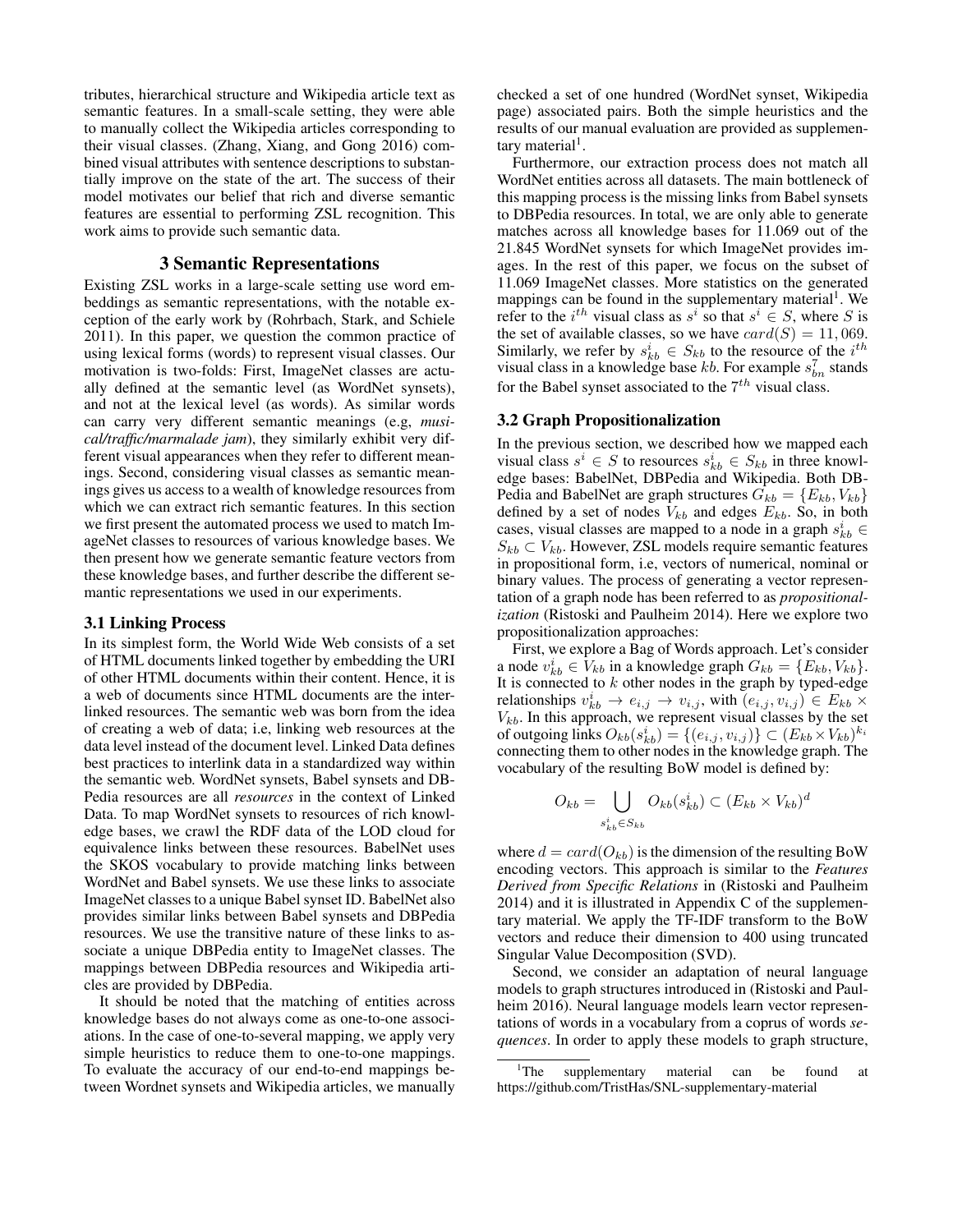a corpus of sequence must be extracted from the graph. In their original work, the authors first generate a corpus made of all depth-n paths of their graph. Each path consists of a sequence  $(v_i \rightarrow e_{i,1} \rightarrow v_{i,1} \rightarrow ... \rightarrow e_{i,n} \rightarrow v_{i,n})$ . Then, considering both nodes and vertices as words of a same vocabulary, they train a word2vec model on the generated corpus. We replicate their method and generate for each class node  $s_{kb}^i \in S_{kb}$  a set of 200 depth-8 random walks initialized in  $s_{kb}^i$ . The corpus we gather contains  $11.609 \times 200$  unique length-9 sequences. We train a word2vec model on this corpus with the following configurations: window size=5, dimension=400, n-gram model with negative sampling of 25 samples. The model is optimized through 5 iterations. We refer to features generated by this approach as rdf2vec after the name of the original work.

### 3.3. BabelNet

BabelNet (Navigli and Ponzetto 2012) is a multilingual semantic network originally created by the fusion of Wikipedia and WordNet. Since its original publication, it has evolved to integrate several other resources s.a. Wikidata and FrameNet. It consists of over 13M concept nodes v ∈ V called *Babel synsets*, connected by a set of directed edges  $e_i \in E$ . Edges  $e_i$  are annotated with a language among BabelNet's 271 languages, a weight value, and a type which encodes one of 2.554 different semantic relationships. Semantic relationship types range from the formal 'Hypernym/Hyponym' relationships to the very loosely defined 'semantically related' relationship. In our experiments, we did not consider the language nor weight annotations of the edges, resulting in a graph  $G_{bn} = \{E_{bn}, V_{bn}\}\$ , where  $card(E_{bn}) = 2.554$  and  $card(V_{bn}) = 13M$ . We generate both rdf2vec and BoW semantic features from this graph.

# 3.4. DBPedia

DBpedia (Auer et al. 2007) is a crowd-sourced community effort to extract structured information from Wikipedia and make this information available on the Web as LOD. Using a shallow ontology and automated extractors, it has become one of the most widely used Knowledge Graphs. DBpedia also plays a central role in the LOD cloud as many datasets link their resources to DBPedia resources. The full DBPedia knowledge graph is provided as several distinct datasets. In our experiments, we used the DBPedia subgraph made of the *page links*, *mapping based object properties*, *resource type*, and *resource categories* datasets extracted from English Wikipedia pages. More details on the DBPedia datasets we used in our experiments can be found in Appendix B of the supplementary material<sup>1</sup>. Similar to BabelNet, we conducted experiments with both rdf2vec and BoW semantic vectors.

### 3.5. Wikipedia

Using LOD, we associated each visual class to a matching Wikipedia article as described in section 3.1. As semantic feature vectors, we compute a Bag-of-Word representation of the text of these articles. Our BoW model uses an unrestricted vocabulary made of the full set of words contained

in the set of 11,609 articles. We conduct experiments on the resulting vectors after two distinct transformations. First we directly reduce the dimension of the BoW feature vectors using truncated SVD (also known as Latent Semantic Analysis). Second, we first compute the TFI-IDF transformation of the BoW features, and then reduce the dimension of the transformed vectors using truncated SVD.

#### 3.6. Sense Embeddings

The last semantic representation we investigate is provided by (Iacobacci, Pilehvar, and Navigli 2015). In this work, the authors perform word-sense disambiguation on the English Wikipedia corpus. Babelfly, a word-sense disambiguation system based on BabelNet, is used so that the words of the corpus are converted to BabelNet *word-senses*. Then, a word2vec model is trained on the disambiguated corpus to compute 400-dimension *word-senses* embedding vectors. This way, the model learns embeddings of *word senses* instead of *words* in their lexical form and we are able to directly associate a unique *word-senses* embedding to each of the ImageNet classes.

#### 3.7. Word Embeddings

For comparison with existing works, we also conduct experiments using word embeddings as semantic features. To allow for fair comparison with the sense embeddings, we train a word2vec model with configurations similar to (Iacobacci, Pilehvar, and Navigli 2015): CBOW architecture, hierarchical softmax objective, window size 5 and 400-dimension embedding vectors. As WordNet synsets correspond to several words and most words appear in several synsets, ImageNet classes cannot be directly associated a unique word embedding vector. We replicate the procedure of the original work (Frome et al. 2013) as described in their supplementary material to deal with ambiguous situations.

#### 4. ZSL Model

To conduct our experiments, we used a simple linear mapping between visual and semantic features similar to (Frome et al. 2013). As in the original work, we train our model with a hinge loss, using stochastic gradient descent.

During training, we consider a set of training classes  $s_i \in$  $S_{train}$  and a knowledge base kb. For each class, we have a set of *n* sample visual features  ${x_{i,k}|k \in [1,n]}$  and a semantic feature vector  $s_i^{kb} \in S_{train}^{kb}$ . Training is performed by minimizing over  $W$  the following loss:

$$
L(x_{i,k}) = \sum_{j \neq i} max(0, margin - s_i^{kb} W x_{i,k} + s_j^{kb} W x_{i,k}),
$$

with  $k \in [1, n]$  and  $(s_i^{kb}, s_j^{kb}) \in (S_{train}^{kb})^2$ .

At test time, we consider a set of test classes  $s_i \in S_{test}$ so that  $S_{test} \cap S_{train} = \emptyset$ . Given a knowledge base kb and a test sample  $x_{test}$ , classification is performed by selecting the test class yielding the highest similarity score:

$$
i = argmax_{s_i^{kb} \in S_{test}^{kb}} (s_i^{kb}Wx_{test})
$$

As visual features, we use the activation values of the top hidden layer of a ResNet-50 (He et al. 2016) pretrained on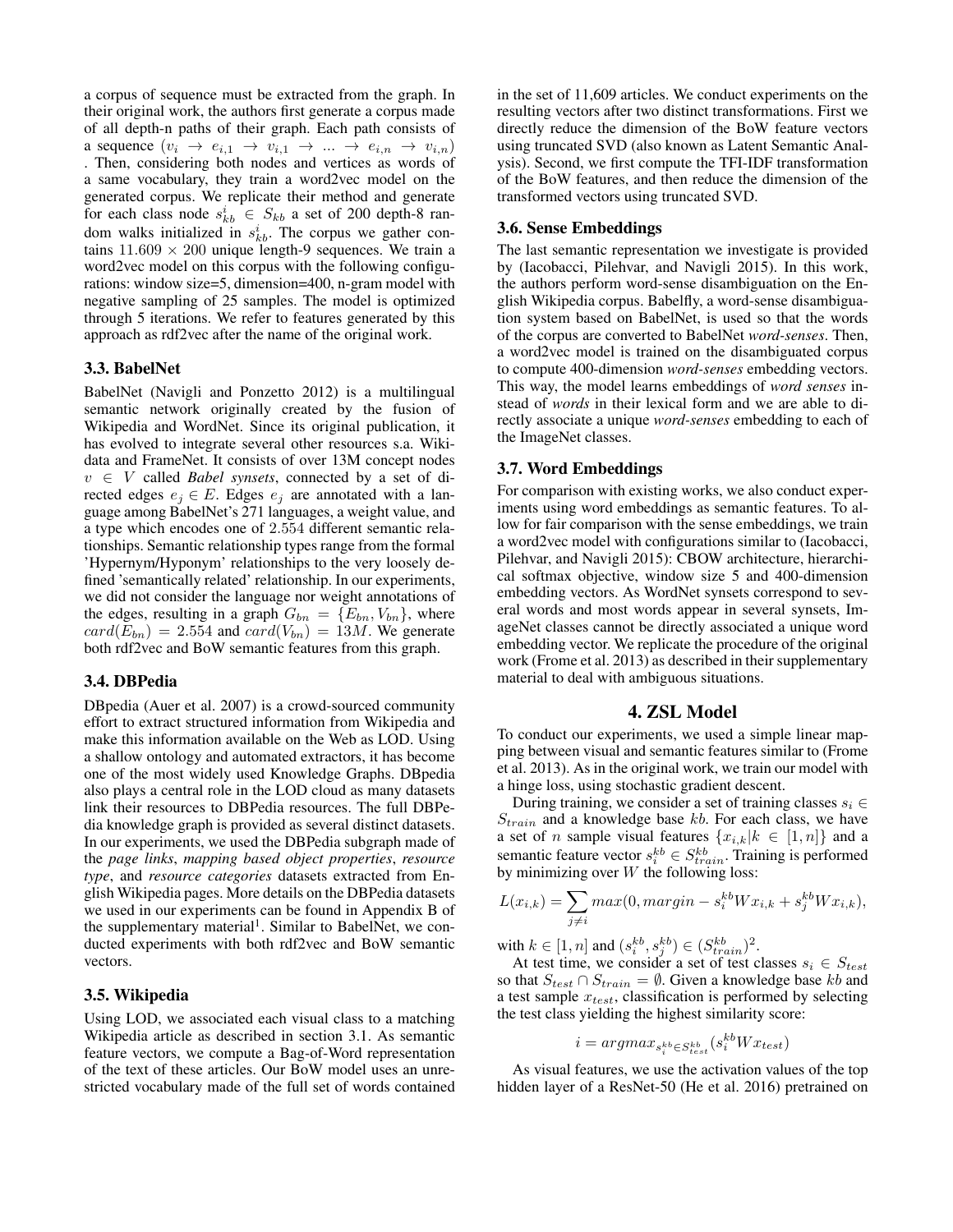the ILSVRC2012 image classification task. The supplementary material includes a visual illustration of this model. It differs from the original work in two ways:

We use a ResNet-50 to extract visual features, whereas the original work uses the AlexNet model.

For implementation convenience, we use the activation values of the top layer of our model as fixed visual features and we do not back-propagate the error gradient through the network for an end-to-end training.

# 5. Experiments

#### 5.1. Experiment Settings

Few ZSL works report results on a large-scale setting. A comprehensive summary of existing work can be found in the results section of (Zhang, Xiang, and Gong 2016). Existing works follow either of the two experimental settings:

*Experimental setting A*: 800 classes are randomly sampled from the ILSVRC classification dataset and used as the training set and the remaining 200 classes are used as the test set.

*Experimental setting B*: 1000 classes of the ILSVRC image classification are used as the training set and test splits of increasing size and difficulty are selected from ImageNet.

The set of visual classes for which we have generated semantic features does not cover the full set of the ILSVRC classification dataset. Hence, we cannot replicate the exact same experiment setting for a fair comparison. Instead, we randomly sample a set of 1000 ImageNet classes for which we have generated semantic feature representations. Using this modified 1000-classes dataset, we replicate both settings in 5.2 and 5.3 respectively. In both cases, we compare the results we obtain for each semantic feature representation.

### 5.2. Experimental Setting A

Table 1: Top-k accuracy in Setting A (%)

| Accuracy measure                        | Top- $1$ | Top- $5$ | Top- $10$          |
|-----------------------------------------|----------|----------|--------------------|
| <b>Word Embedding</b>                   | 9.64     | 29.53    | 43.44              |
| Sense Embedding                         | 12.67    | 36.78    | $\overline{51.09}$ |
| Wikipedia $_{BoW}$                      | 13.61    | 39.97    | 56.61              |
| Wikipedia $_{tfidf}$                    | 14.0     | 42.98    | 57.57              |
| $\overline{\text{BabelNet}}_{BoW}$      | 12.5     | 39.86    | 54.12              |
| $\overline{\text{BabelNet}}_{rdf2vec}$  | 3.64     | 12.74    | 21.47              |
| $\overline{\mathrm{DBpedia}_{BoW}}$     | 11.45    | 37.55    | 51.83              |
| $\overline{\mathrm{DBpedia}}_{rdf2vec}$ | 4.2      | 16.29    | 27.07              |

Table 1 shows the flat  $top - k$  accuracy for different k and semantic features. We can see that nearly all our semantic features outperform word embeddings. Sense embeddings provide a 24.5% relative improvement over word embeddings on the standard top-5 accuracy metric. This improvement is surprisingly high considering that they have been learned with a similar model. This illustrates the advantage of defining visual classes at the semantic level as *word senses* instead of the lexical level as *words*.

Both DBPedia and BabelNet BoW semantic features provide a relative improvement larger than 26.% over the word

embeddings on the top-5 accuracy metric. We find DBPedia and BabelNet to show relatively similar performance and that simple BoW propositionalization approaches gave the best results. The rdf2vec approach yields disappointing results, even significantly inferior to word embeddings. We believe this might be due to the small size of the random walk corpus we generated. These corpora are made of roughly 2M length-9 sequences, which is orders of magnitude smaller than the full text corpus of the English Wikipedia on which both words and sense embeddings have been trained. Wikipedia articles yield the best results on all three metrics, with up to 45.2% relative improvement of the top-1 accuracy.

# 5.3. Experimental Setting B

| Test classes                                  | 100   | 200   | 500                | 1000  | 2000  |
|-----------------------------------------------|-------|-------|--------------------|-------|-------|
| <b>Word Embedding</b>                         | 39.52 | 29.0  | 18.52              | 12.59 | 10.35 |
| Sense Embedding                               | 49.24 | 37.01 | 22.65              | 14.55 | 11.14 |
| Wikipedia $_{BoW}$                            | 49.76 | 41.27 | 24.48              | 14.73 | 11.77 |
| Wikipedia <sub>t fidf</sub>                   | 53.06 | 44.98 | 27.72              | 17.82 | 15.12 |
| $\overline{\text{BabelNet}}_{BoW}$            | 49.78 | 39.86 | $\overline{23.18}$ | 14.51 | 11.91 |
| $\overline{\text{BabelNet}}_{\text{rdf2vec}}$ | 23.82 | 13.77 | 7.26               | 3.94  | 3.04  |
| $\overline{\mathrm{DBpedia}_{BoW}}$           | 48.08 | 39.12 | 24.08              | 15.57 | 13.45 |
| $\overline{\text{DBpedia}}_{rdf2vec}$         | 28.02 | 18.36 | 9.10               | 5.362 | 4.83  |

Table 2: Top-5 accuracy in setting  $B(\%)$ 

Table 2 shows the flat  $top - 5$  accuracy results for different sizes  $n$  of the test set. These results show a similar trend to the one observed in Experimental setting A: BoW features extracted form either Wikipedia articles or knowledge graphs provide significant improvement over word embeddings. This experience also highlights another trend: the Wikipedia representations seem to scale better with larger test sets: On a relatively small 100-class test set, Wikipedia representations provide a 34.26% relative improvement, while for larger test sets, the relative improvement is between 45% and 50 %. The feature representation we used (textual BoW, TFIDF transform with Latent Semantic Analysis) has been developed to index large sets of documents, which might explain its better scaling to a large nearest neighbor search.

#### 6. Conclusion

ZSL is a complex task that requires both powerful models and efficient semantic representations of the visual classes. In this paper we showed how Linked Open Data can be leveraged to generate rich semantic features of ImageNet's visual classes. Existing ZSL approaches label visual classes with words and leverage word embeddings as semantic features. Instead of that approach, we consider ImageNet classes for what they are: resources defined at the semantic level and integrated to the LOD cloud. This enables us to extract semantic representations either directly from LOD knowledge bases, or by jointly leveraging these knowledge bases with text data from Wikipedia. Using a simple ZSL